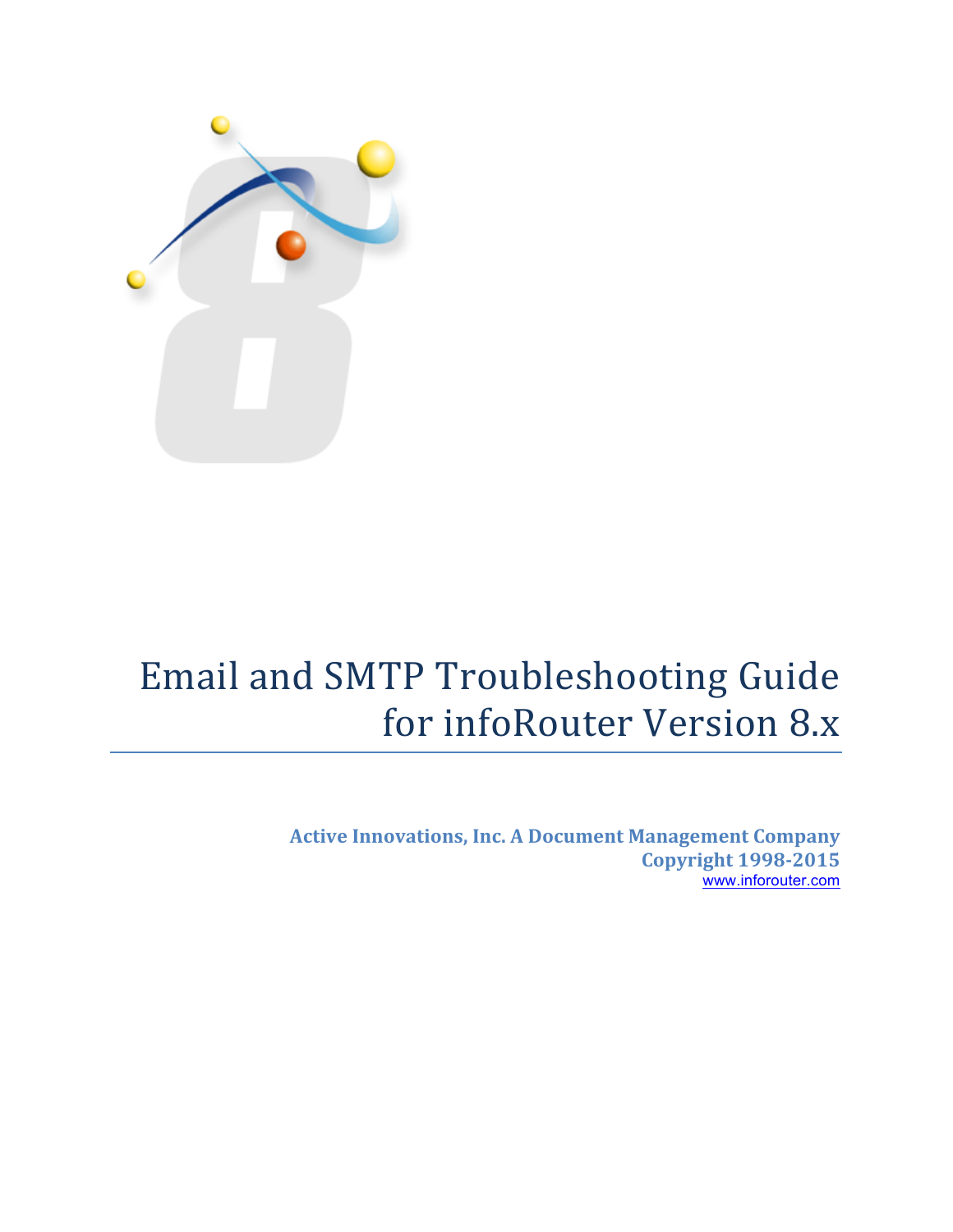## Introduction:

Use this document to troubleshoot common issues related to email and SMTP.

During the infoRouter setup process you are prompted to make choices regarding which SMTP server to use and information related to the selected SMTP server. This information is then stored in a configuration file called web.config.

If you did not choose to enter this information during the setup/installation of infoRouter or if this information has changed, you must manually make these changes.

The web.config file is stored under the "/infoRouter/site" directory and must only be edited with a tool such as Notepad.exe.

Remember, when this file is edited infoRouter will restart so try not to edit this file during the normal operation hours.

A separate document explaining each entry in the web.config file can be found here:

infoRouter Web Config Settings

Email specific settings are also covered in this document.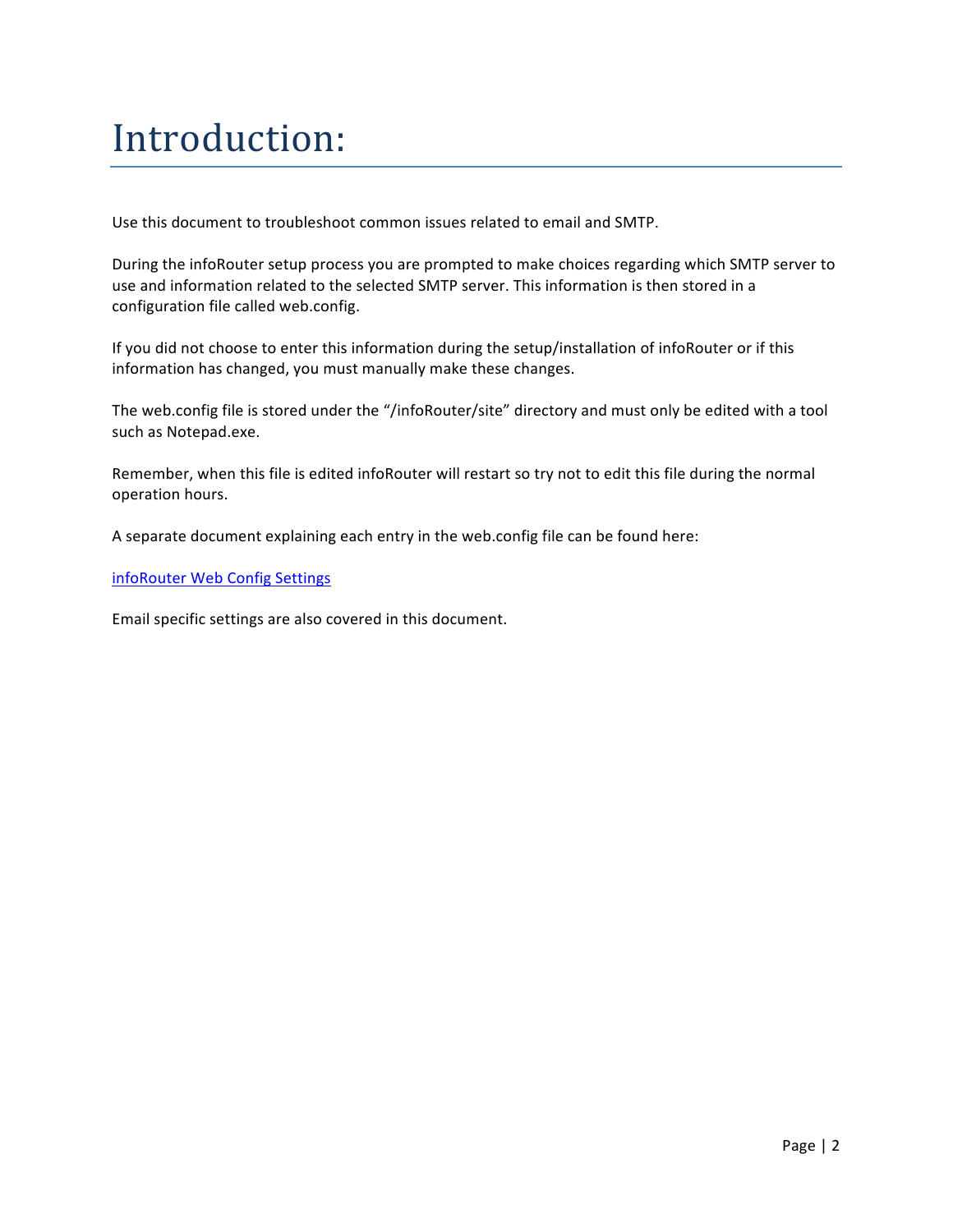### **SETTINGS**

Settings in the Web.config file <appsettings> section

## **System Email Address**

The email address specified here will be used to send out infoRouter notifications.

This does not have to be a valid (existing) e-mail account. It is simply a label that will appear in the "From" section of email notifications. However, if you intend to use the infoRouter "Send To" feature to send emails out to third parties their POP servers may perform reverse DNS lookups and decide that the email is junk. So the best practice is to create a valid account that is verifiable by other POP servers.

#### *Sample:*

```
<add key="SystemEmailAddress" value="no_reply@acme.com" />
```
### **SMTP SERVER CONNECTION PARAMETERS**

The following settings are used to connect to an SMTP Server to send out infoRouter notification emails.

<add key="smtpserver" value="smtp.acme.com" /> <add key="smtpserverport" value="25" /> <add key="smtpconnectiontimeout" value="10" /> *value* is in seconds <add key="smtpsendusername" value="infoRouter" /> <add key="smtpsendpassword" value="xyza384" /> <add key="smtpSSL" value="true" /> 'Set value to "true" for secure SMTP

-----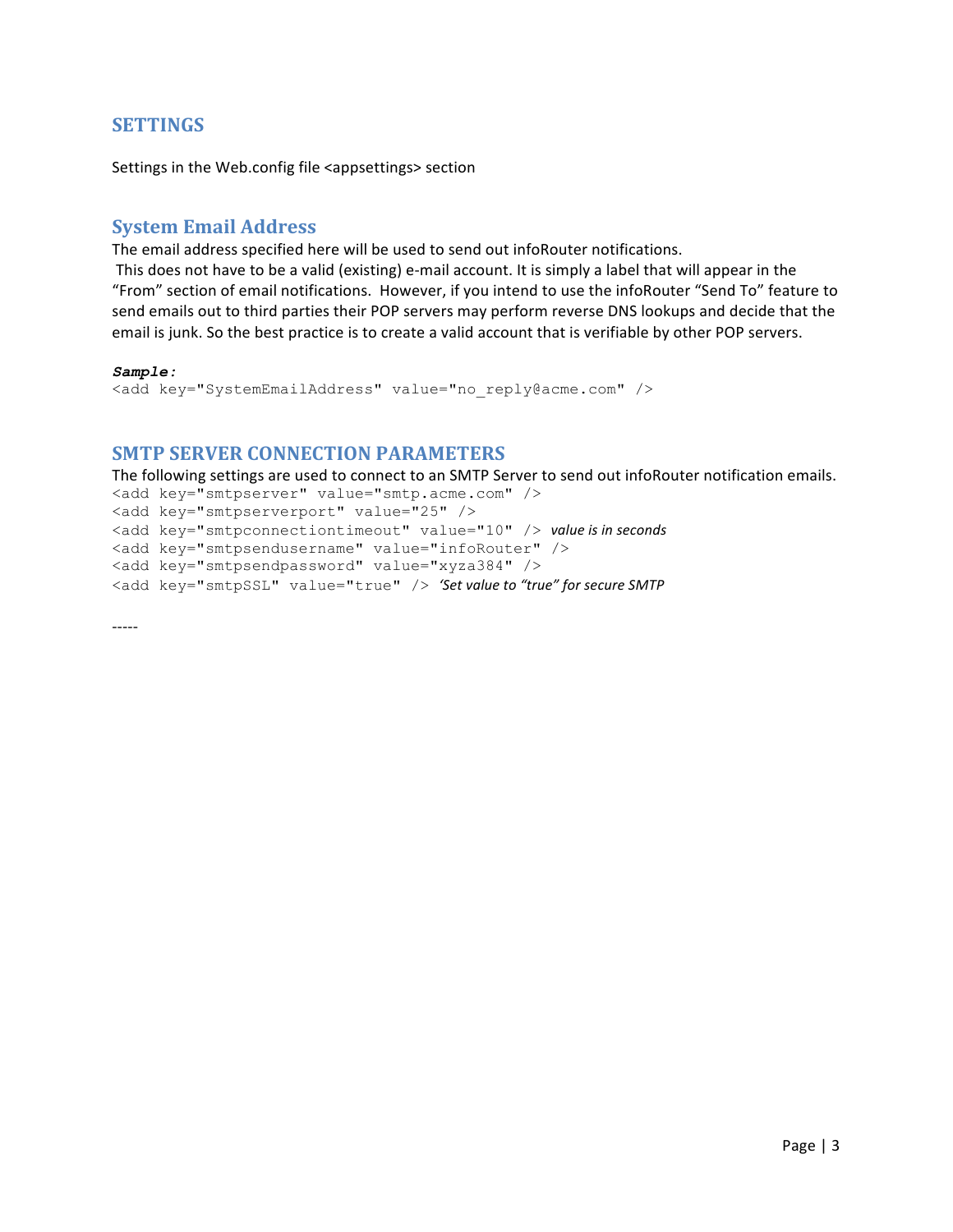## **Where do infoRouter e-mails go? How do I know if infoRouter e-mails are being generated?**

When an e-mail is generated via the "Send To" or any other notification feature, the email file is created and placed in a special location on the file system. The location by default is a subfolder called EMAILROOT under the application install directory (C:\inforouter by default).

All pending e-mails are then processed by a special service. This special service is triggered by a background service called IRMaintenance. More on this service later in this document.

The image below demonstrates how a folder was created for an email account called infoRouter@acme.com. 

The actual e-mail will be placed into a sub-folder called the "DropBox". When this email is processed by the infoRouter email service, it will be passed over to the SMTP server defined in the web.config file. If successful, the email will be removed from this folder (DropBox), otherwise the email will be moved under the "Exceptions" sub-folder.

| <b>E</b> eMailRoot                                                                           |
|----------------------------------------------------------------------------------------------|
| File<br>Edit<br>Tools<br>Help<br>View<br><b>Favorites</b>                                    |
| $\bigcirc$ Search<br>$\bigcirc$ Back $\cdot$ $\bigcirc$<br>Pи<br><b>P</b> Folders<br>B & X 9 |
| Address C C:\InfoRouter\eMailRoot                                                            |
| Folders<br>×                                                                                 |
| <b>C</b> Desktop                                                                             |
| <b>EI</b> My Documents                                                                       |
| Ξ<br>My Computer                                                                             |
| $\Box \Leftrightarrow$ active (C:)                                                           |
| in cert                                                                                      |
| Config.Msi                                                                                   |
| <b>E</b> in convert                                                                          |
| 田 □ desktop                                                                                  |
| <b>El Conditional</b> Documents and Settings                                                 |
| <b>E</b> □ Drivers<br>HP Universal Print Driver v5.0.3 for Windows x64 - PCL 5               |
|                                                                                              |
| 田 netpub                                                                                     |
| $\Box$ InfoRouter                                                                            |
| Add-ins<br>$\overline{\mathbf{H}}$                                                           |
| ⊞ in Backup                                                                                  |
| <b>■ Catalog</b>                                                                             |
| Categories                                                                                   |
| □ □ Config                                                                                   |
| □ o eMailRoot                                                                                |
| □ infoRouter@acme.com<br>DropBox                                                             |
| Exceptions                                                                                   |
| EmailTemplates<br>⊞                                                                          |
| Gadgets                                                                                      |
| IRMaintenance                                                                                |
| RMessages                                                                                    |
| $\overline{+}$<br><b>in</b> Logs                                                             |
| ⊞ ind mysql                                                                                  |
| MotificationQue                                                                              |
| □ □ Portals                                                                                  |
| ProgramSetups<br>⊞<br>  SearchPages                                                          |
| Site<br>⊞                                                                                    |
| Temp                                                                                         |
| ⊣                                                                                            |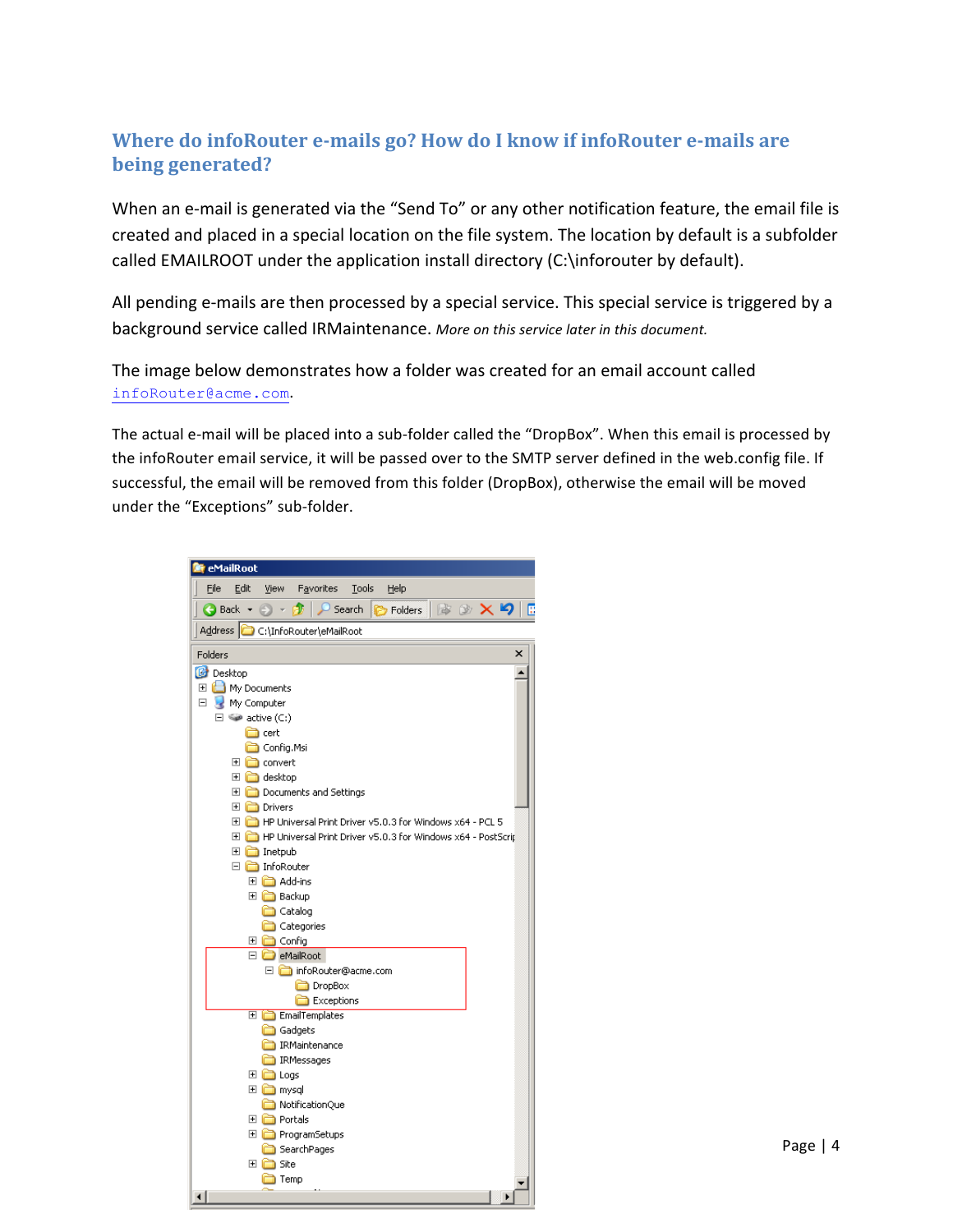In addition to the two sub-folders created under the email account folder, you will also see a profile.ini file that contains information replicated from the web.config file. The profile.ini file must NOT be edited. If this information is incorrect, the changes must be made in the web.config file.

The image below demonstrates the kind of information stored in the profile.ini file.

| profile.ini - Notepad                                                                                                                                                                                                                 |  |
|---------------------------------------------------------------------------------------------------------------------------------------------------------------------------------------------------------------------------------------|--|
| File Edit Format View Help                                                                                                                                                                                                            |  |
| NOTICE<br>; This is an auto generated file by infoRouter.<br>; Please DON'T delete or change this file.<br>If you would like to change the parameters below, please update from web.config                                            |  |
| [MailProfile]<br> smtpFromAddress=inforouter@acme.com<br>smtpserver=smtp.acme.com<br>smtpssL=false <br> smtpsendusername=inforouter@acme.com<br> smtpsendpassword=acmeemailpassword<br>smtpserverport=25 <br>smtpconnectiontimeout=20 |  |
|                                                                                                                                                                                                                                       |  |

E-mails to be sent out are pooled under a series of folders named uniquely as indicated by the image below. Each uniquely named folder contains a single email to be sent out. The email to be sent out is stored in a file called mail.xml. If the email contains any attachments, these are stored as additional files that begin with the "att." prefix.

| Folders                              | × | <b>Name</b>             | Size  | Type              | Date M     |
|--------------------------------------|---|-------------------------|-------|-------------------|------------|
| inforouter@acme.com<br>E.            |   | $\mathbb{S}$ mail.xml   | 5 KB  | XML Document      | $2010 - 4$ |
| $\Box$ DropBox                       |   | att.invoice12032323.pdf | 83 KB | Adobe Acrobat Doc | 2009-D     |
| 000da793-a362-41ac-a863-884c30427e3c |   |                         |       |                   |            |
| 01a20cf5-1ae9-4db5-9ec7-d39df74d9f85 |   |                         |       |                   |            |
| 1c4e5f4a-241e-4f19-8860-43f4a3646305 |   |                         |       |                   |            |
| 1ea637c9-258f-4c65-bd0d-e38377e0e0f4 |   |                         |       |                   |            |
| 2e21b234-e543-4bb2-b12c-d08be0e2f6ce |   |                         |       |                   |            |
| 5c774a10-a4ae-4167-95b7-c89274bd6f13 |   |                         |       |                   |            |
| 8f5298d0-aa39-452d-84dc-e34b666e41c0 |   |                         |       |                   |            |
| 51a4b4d2-f311-4f49-9574-9e99697bf24a |   |                         |       |                   |            |
| 70a029f6-cd7e-4785-8d3b-2f096c456874 |   |                         |       |                   |            |
| 97cc4d3d-34e6-4c0d-88d9-ebba7f45fa05 |   |                         |       |                   |            |
| 704d784d-1607-4604-8212-e9257ff0c48d |   |                         |       |                   |            |
| 6945dec6-3f8e-48eb-8b65-a300abf493d1 |   |                         |       |                   |            |
| 81309d53-9615-4f99-99a1-fe11b413b2a8 |   |                         |       |                   |            |
| 571558ef-3f0a-4749-b0f0-53668b04fcfb |   |                         |       |                   |            |
| a5190630-e00f-4128-ac03-98c27669541e |   |                         |       |                   |            |
| b07782a6-0dd2-4156-9a53-d44050023d21 |   |                         |       |                   |            |
| d87c3e1d-72ea-4228-919c-cd1e66599b52 |   |                         |       |                   |            |
| dd9d7146-d74a-44ee-aeb7-a5b91b26ec24 |   |                         |       |                   |            |
| e99d41c3-dd65-4c94-b4b6-d878028f9896 |   |                         |       |                   |            |
| ea9ffcbc-b47b-4092-9a6b-18a43b679199 |   |                         |       |                   |            |
| eefd5df9-7321-416d-8b92-cc577c4b74ec |   |                         |       |                   |            |
| f76eb150-ef32-469d-88b4-45d54dbbee45 |   |                         |       |                   |            |
| Exceptions<br>----                   |   |                         |       |                   |            |

The e-mail service is triggered by the IRMaintenance Service. This service checks the DropBox folder to see if there are emails to be sent. The pending e-mails are sent to the related target e-mail addresses by using the SMTP information provided by the web.config file.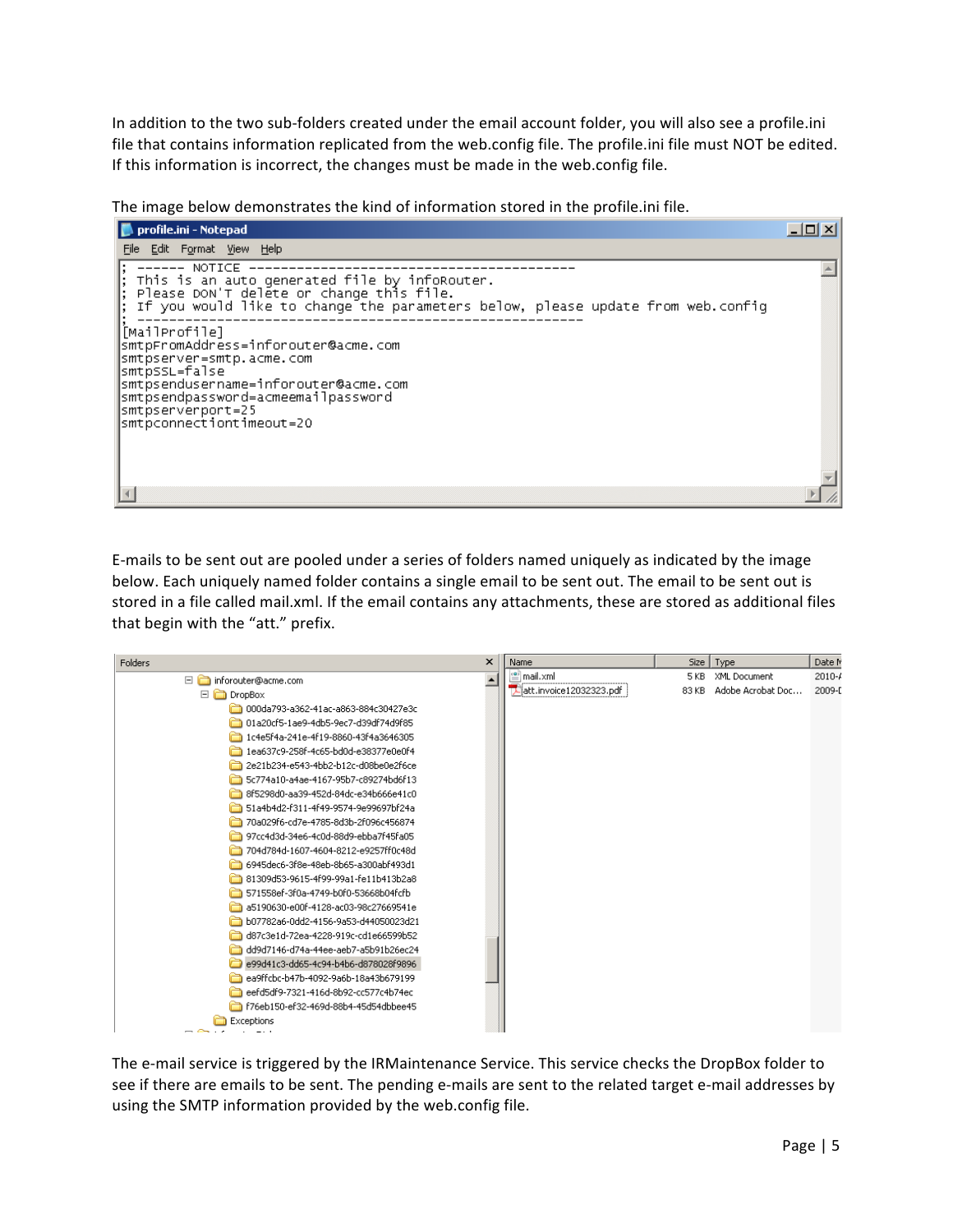If the "IRMaintenance" service is not running e-mail services as well as other critical tasks such as garbage collection and session management cannot be performed. Please check to see that this service is running.

If the service appears to be running but the emails are still in the "DropBox" folder, more than likely the IRMaintenance service is pointing to the wrong location.

If the IRMaintenance service does not appear to be installed, then you must install this service. More on this in the "Common SMTP Issues" section.

#### *Note:*

infoRouter version 7.5 followed a different path in processing emails. When the conditions to send an email were met, the email would be generated and passed on to the SMTP server to be sent out immediately. If an error occurred, the email would essentially be lost and no record of it would exist on the infoRouter side.

Version 8 handles such cases by placing the email in a local directory. Emails that cannot be sent are moved to the Exceptions folder allowing infoRouter the administrator to troubleshoot the problem from within infoRouter.

The screenshot below demonstrates how one such failed email is logged.

| exception.txt - Notepad                                                                                                                                                                                                                                                                                                                                                                                                                                                                                                                                                                                                                                                                                                                                                                                                                                                                                                                                                                                                                                                                                                                                                                                                                                |  |
|--------------------------------------------------------------------------------------------------------------------------------------------------------------------------------------------------------------------------------------------------------------------------------------------------------------------------------------------------------------------------------------------------------------------------------------------------------------------------------------------------------------------------------------------------------------------------------------------------------------------------------------------------------------------------------------------------------------------------------------------------------------------------------------------------------------------------------------------------------------------------------------------------------------------------------------------------------------------------------------------------------------------------------------------------------------------------------------------------------------------------------------------------------------------------------------------------------------------------------------------------------|--|
| <u>File Edit Format View Help</u>                                                                                                                                                                                                                                                                                                                                                                                                                                                                                                                                                                                                                                                                                                                                                                                                                                                                                                                                                                                                                                                                                                                                                                                                                      |  |
| Cannot compose email message.1<br>------- Details --------------<br>IRBase.IRException: Cannot compose email message.1 ---><br>IRBase.IRException: Cannot compose email message.2 ---><br>EASendMail.SmtpServerException: 535 5.7.3 Authentication unsuccessful.                                                                                                                                                                                                                                                                                                                                                                                                                                                                                                                                                                                                                                                                                                                                                                                                                                                                                                                                                                                       |  |
| at EASendMail.SmtpClient.\$3(String 5t, String 5t)<br>at EASendMail.SmtpClient.5p(SmtpServer 5t, Boolean 5t)<br>at EASendMail.SmtpClient.Connect(SmtpServer server)<br>at EASendMail.SmtpClient.SendMail(SmtpServer server, SmtpMail mail)<br>at IREmailAgent.mailer.ComposeEmail(String FromAddress, String<br> messageto, String MessageSubject, String bodytext, String[]<br>attachmentpathArray, Boolean IsBodyHtml) in<br>X:\Version80\IREmailAgent\mailer.cs:line 181<br>--- End of inner exception stack trace ---<br>at IREmailAgent.mailer.ComposeEmail(String FromAddress, String<br> messageto, String MessageSubject, String bodytext, String[]<br>attachmentpathArray, Boolean IsBodyHtml) in<br>X:\Version80\IREmailAgent\mailer.cs:line 194 <br>at IREmailAgent.mailer.ComposeEmailUsingCab(String fromAddress, String<br> mailcabAddress) in X:\Version80\IREmailAgent\mailer.cs:line 116<br>--- End of inner exception stack trace -<br>at IREmailAgent.mailer.ComposeEmailUsingCab(String fromAddress, String<br> mailcabAddress) in ×:\Version80\IREmailAgent\mailer.cs:line 122<br>at IREmailAgent.mailerAgent.sendMails(String ProfileName) in<br> X:\Version80\IREmailAgent\mailerAgent.cs:line                               65 |  |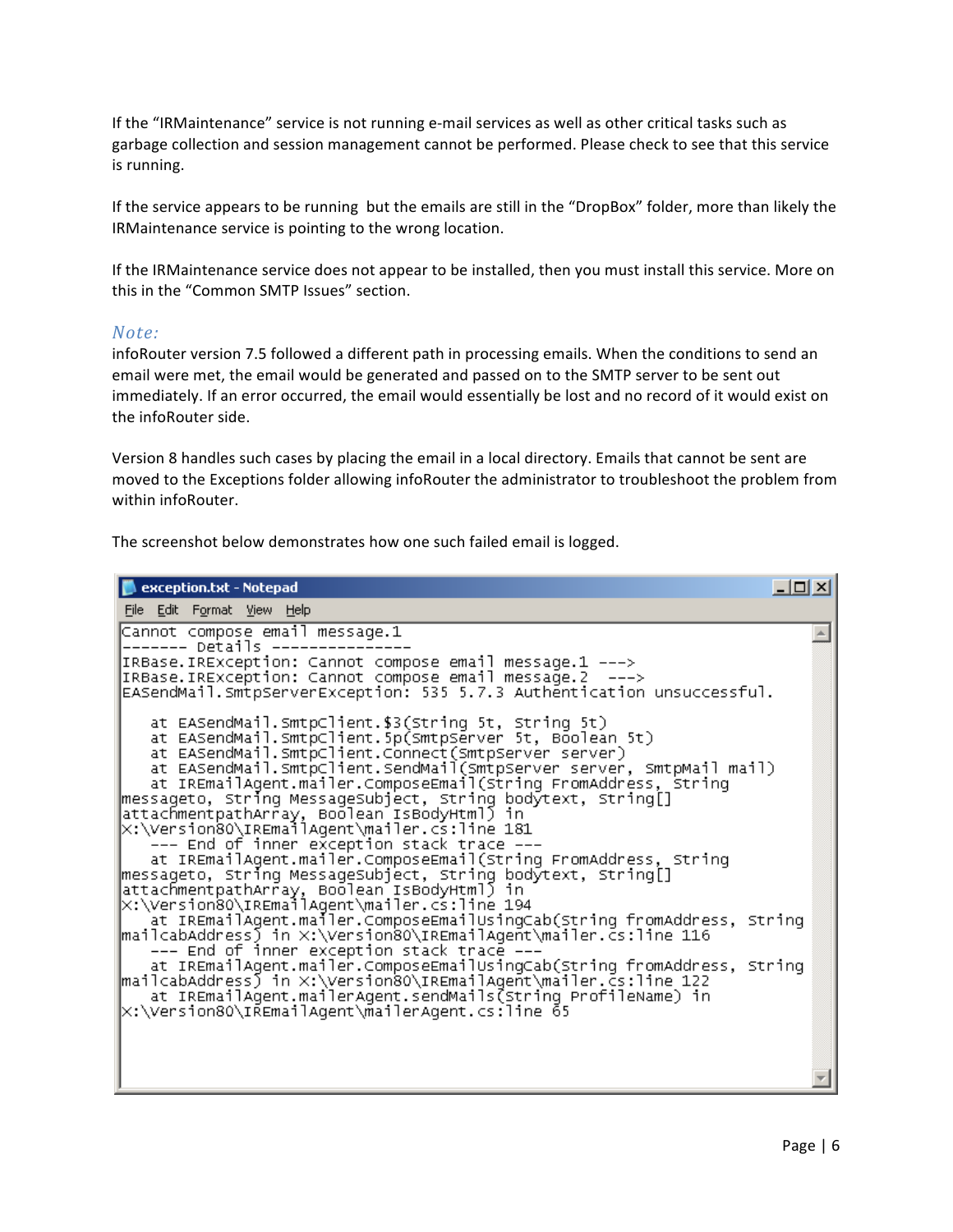If the errors are occurring due to problems in authentication or relay, changes must be done to fix these issues. All emails in the exceptions folder can then be manually moved to the Drop Box folder to be reprocessed. 

## **Common SMTP Issues:**

- 1. If you are using an SMTP server hosted by an ISP, you may not have the required access to make changes. By default, the port to be used is 25, however, most ISPs are switching to other ports. Find out from your ISP what these configuration values are so you can make the required changes in the web.config file.
- 2. If you are using a local/internal SMTP server or local software such as MS Exchange, contact your administrator to make sure you are using the correct email account information.
- 3. If you do not wish to use an email account provide by your ISP or do not wish to use a local MS Exchange account, you may setup an SMTP server on a machine you control locally. Please consult the related documentation on how you can setup or create an SMTP server. Please visit http://www.inforouter.com/support.asp for more information.
- 4. If the IRMaintenance service is running but all the emails are still in the drop box folder. Edit the irmaintenance.config file located in the infoRouter application folder under a sub-folder called IRMAINTENANCE. The irmaintenance.config file contains a web service URL.

Take the entire URL and paste it into a browser and see if the service page appears correctly. If you have trouble displaying the page, then there is something wrong with the URL and the IRMaintenance service is having trouble reaching the infoRouter web service URL using this URL.

If you implemented SSL security, the IRMaintenance.config URL must be updated so that it points to the correct https URL.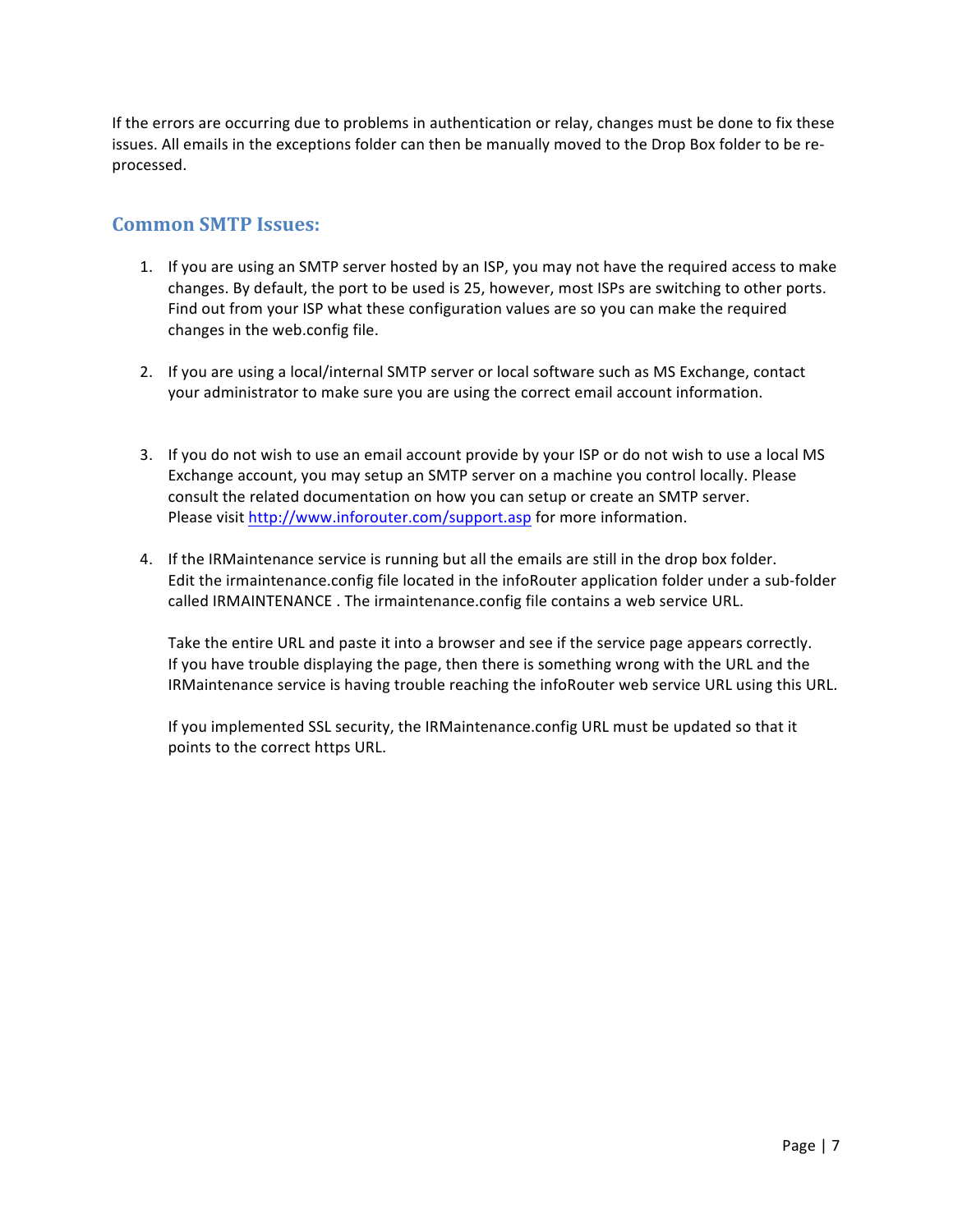- 5. If the IRMaintenance service does not appear to be installed, then you must install this service. To install this service, perform the following:
	- Navigate to the folder called IRMaintenance in the infoRouter application directory.
	- Edit the file called IRMaintenance.config using Notepad.exe
	- Enter the appropriate web service URL in the config file.



Make sure that the infoRouter web service URL is correct. To be sure, type this value into a browser and make sure that you get the infoRouter web service page.

- Using the command line tool, navigate to the same file system path.
- Type in the following command
	- $\circ$  Irmaintenance.exe i
- This will install the IRMaintenance service

Once this service is installed, the emails should be processed.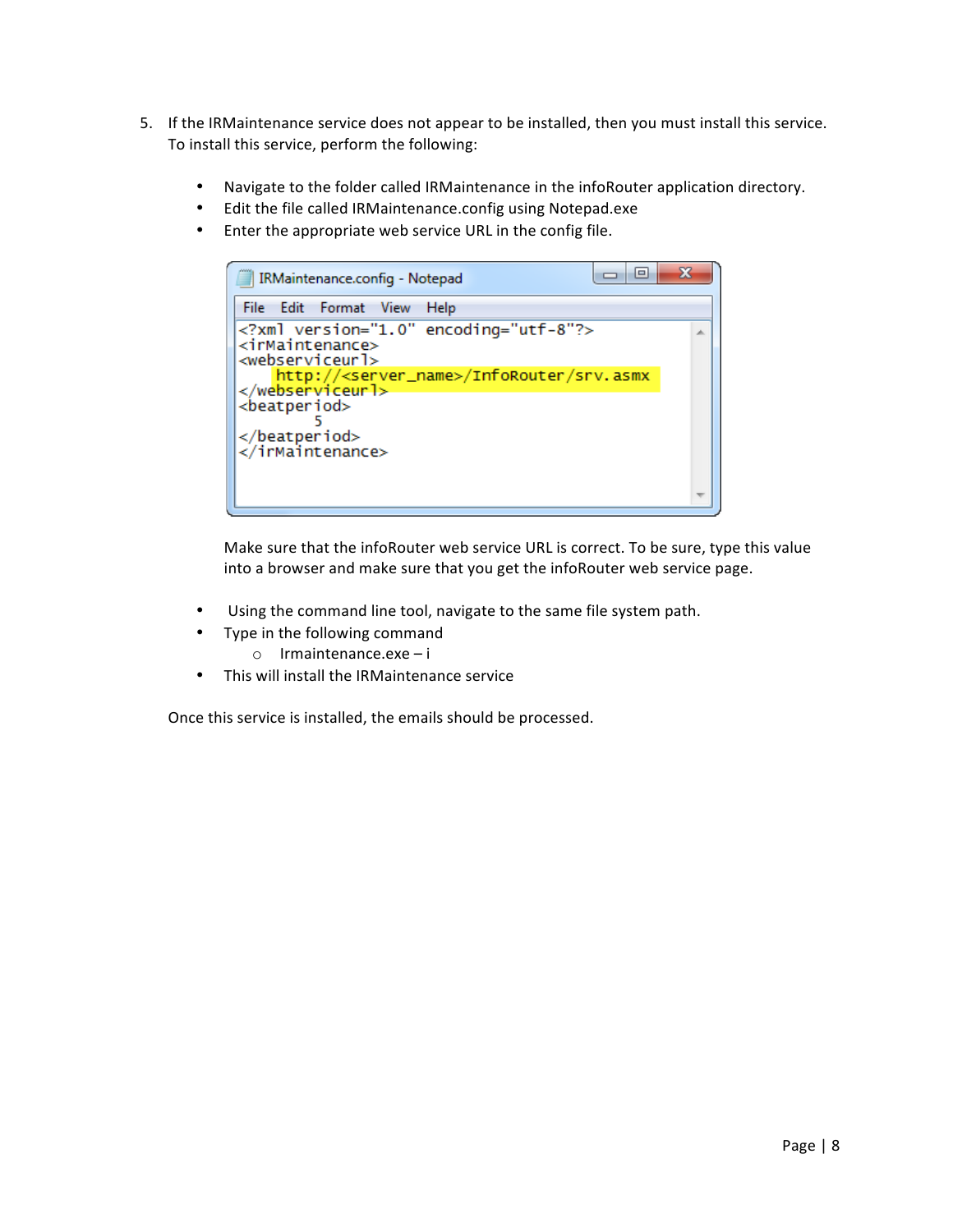## **Email and SMTP Configuration settings:**

Login to infoRouter as the Sysadmin and navigate to the infoRouter control panel.



Click on the Email and Notification Settings link to display the following window.

|      | infoRouter Demo Portal<br>This is demo portal |                                            |        |                      | Search:  |               |      |             | $\mathbf{Q}$ |      |
|------|-----------------------------------------------|--------------------------------------------|--------|----------------------|----------|---------------|------|-------------|--------------|------|
| Home | Document Library                              | Categories                                 | Search | System Administrator | My Tasks | Control Panel | Help |             | Logout       | My I |
|      |                                               | <b>Email and Notification Settings</b>     |        |                      |          |               |      | <b>Help</b> | <b>Back</b>  |      |
|      |                                               | <b>STMP Server Settings - [WEB.CONFIG]</b> |        |                      |          |               |      |             |              |      |
|      |                                               | SMTP Server Name: smtp.acme.com            |        |                      |          |               |      |             |              |      |
|      |                                               | SMTP Server Port: 25                       |        |                      |          |               |      |             |              |      |
|      |                                               | SMTP Connection Timeout: 20                |        |                      |          |               |      |             |              |      |
|      |                                               | SMTP User Name: inforouter@acme.com        |        |                      |          |               |      |             |              |      |
|      |                                               | System Email Address : inforouter@acme.com |        |                      |          |               |      |             |              |      |
|      | <b>Subscription Settings</b>                  |                                            |        |                      |          |               |      |             |              |      |
|      |                                               | Enable Email Notifications:   ▽            |        |                      |          |               |      |             |              |      |
|      |                                               | Allow Email Attachments : V                |        |                      |          |               |      |             |              |      |
|      |                                               | Attachment Size Limit (KB) : 0             |        |                      |          |               |      |             |              |      |
|      | <b>Send to Settings</b>                       |                                            |        |                      |          |               |      |             |              |      |
|      |                                               | Enable "Send To" feature : V               |        |                      |          |               |      |             |              |      |
|      |                                               | Enable Attachments : V                     |        |                      |          |               |      |             |              |      |
|      | <b>Outlook Integration</b>                    |                                            |        |                      |          |               |      |             |              |      |
|      |                                               | Allow Partial Email Uploads: [77]          |        |                      |          |               |      |             |              |      |
|      |                                               |                                            |        |                      |          |               |      |             |              |      |
|      |                                               |                                            |        |                      |          |               | Save |             | Cancel       |      |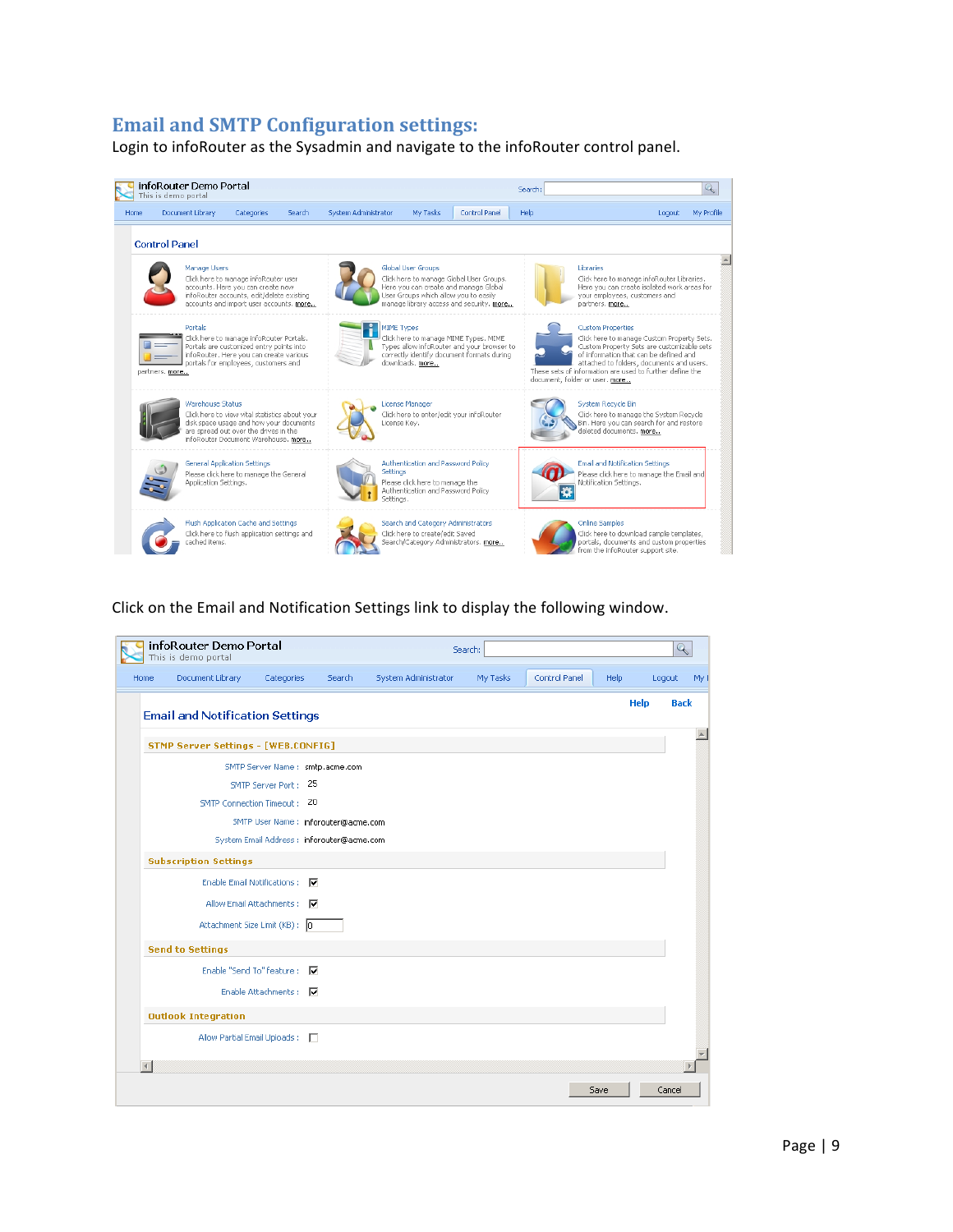This window allows you to control how email functions work. Notice that the first section of the windows refers to information that can only be modified by editing the web.config file.

|                                                 | User Profile - System Administrator - Mozilla Firefox |                             |             | $ \Box$ $\times$ |
|-------------------------------------------------|-------------------------------------------------------|-----------------------------|-------------|------------------|
| http://gonzales:83/UserProperties.aspx?userid=4 |                                                       |                             |             |                  |
|                                                 |                                                       |                             | <b>Help</b> | Close            |
|                                                 | User Profile - System Administrator                   |                             |             |                  |
| Global Group Memberships                        | <b>General</b>                                        |                             |             |                  |
| Library Memberships                             | User Name: sysadmin                                   |                             | 庫           |                  |
| Local Group Memberships                         | First Name: System                                    |                             |             |                  |
| View Log                                        |                                                       | Last Name: Administrator    |             |                  |
| Workflow Roles                                  | User Status: Enabled                                  |                             |             |                  |
|                                                 | Authentication Type: INFOROUTER                       |                             |             |                  |
|                                                 | Password: *********                                   |                             | 唓           |                  |
|                                                 | <b>Settings and Preferences -</b>                     |                             |             |                  |
|                                                 | Language Preference: English                          |                             | 恒           |                  |
|                                                 | Default Portal:                                       | Email: utkuc@inforouter.com |             |                  |
|                                                 |                                                       |                             |             |                  |
|                                                 | Notification Type: Instant<br>Email Type: HTML        |                             |             |                  |
|                                                 | Attach Documents to Email: YES                        |                             |             |                  |
|                                                 | <b>Task Redirection</b>                               |                             |             |                  |
|                                                 | Redirect Tasks To:                                    |                             | 直           |                  |
|                                                 | Start From:                                           |                             |             |                  |
|                                                 | End On:                                               |                             |             |                  |
|                                                 | <b>Custom Properties</b>                              |                             |             |                  |
|                                                 | New:                                                  | $\overline{\phantom{0}}$    |             |                  |
|                                                 |                                                       |                             |             |                  |
|                                                 |                                                       |                             |             |                  |
|                                                 |                                                       |                             |             |                  |
|                                                 |                                                       |                             |             |                  |
|                                                 | $\overline{4}$                                        |                             |             |                  |
| Done                                            |                                                       |                             |             |                  |

The window below demonstrates how users can specify their own email preferences.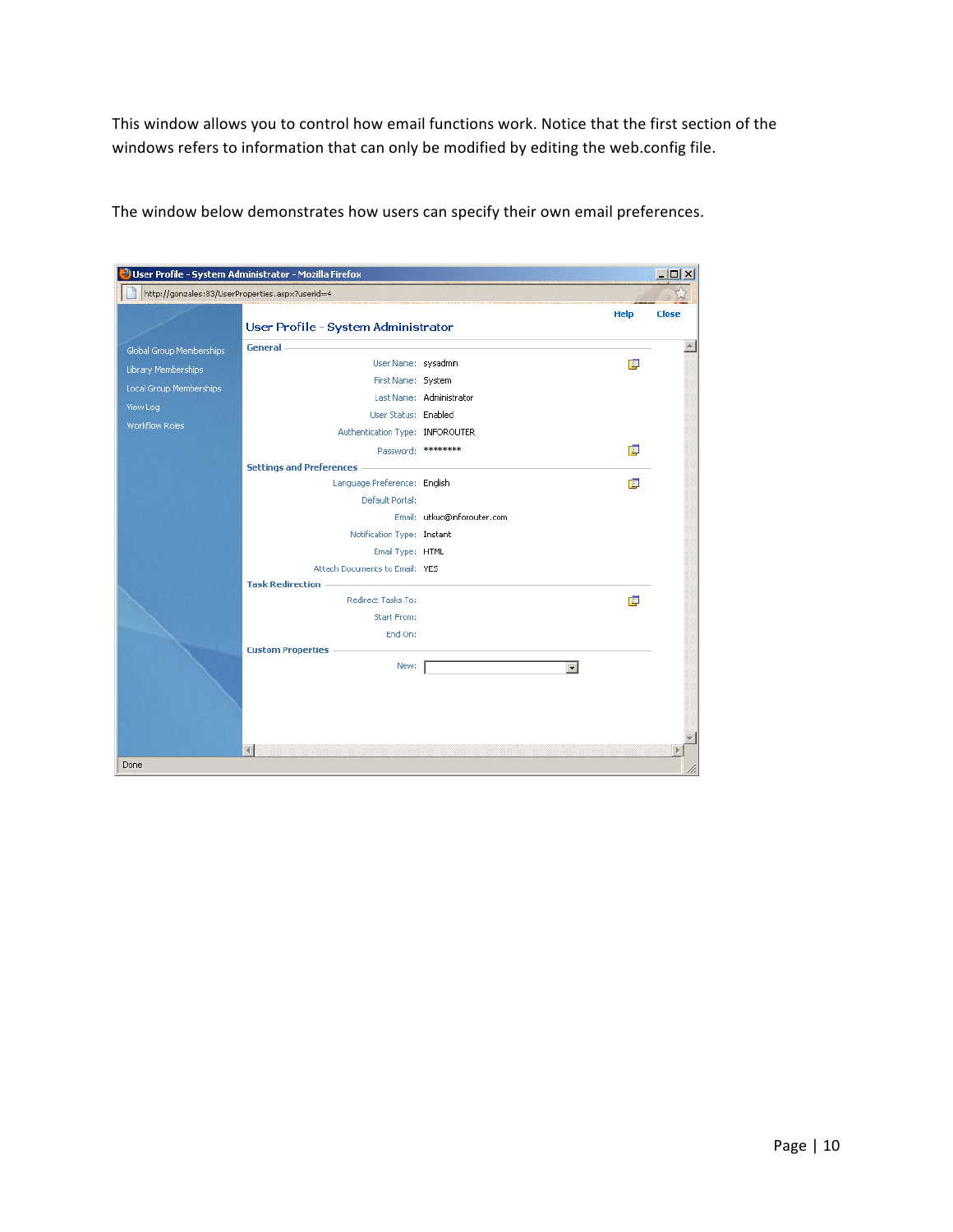The "Notification Type" combo box allows users to specify the frequency of emails sent to them by infoRouter. The choices are None, Instant and Daily Reports.

| Settings and Preferences - System Administrator - Mozilla Firefox<br>IJ |                          |             |             | $ \Box$ $\times$ |
|-------------------------------------------------------------------------|--------------------------|-------------|-------------|------------------|
| http://gonzales:83/UserPreferences.aspx?UserID=4&RequestType=Form       |                          |             |             |                  |
| Settings and Preferences - System Administrator                         |                          | <b>Help</b> | <b>Back</b> | <b>Close</b>     |
| Language Preference :                                                   | English                  |             |             |                  |
| Default Portal:                                                         |                          |             |             |                  |
| Email:                                                                  | sysadmin@inforouter.com  |             |             |                  |
| Notification Type:                                                      | Instant                  |             |             |                  |
| Email Type: FHTML                                                       | $\overline{\phantom{a}}$ |             |             |                  |
| Attach Documents to Email: V                                            |                          |             |             |                  |
|                                                                         |                          |             |             |                  |
|                                                                         |                          |             |             |                  |
|                                                                         |                          |             |             |                  |
|                                                                         |                          | <b>OK</b>   |             | Cancel           |
| Done                                                                    |                          |             |             | n                |

The user can also specify the format of the emails they prefer to receive (HTML or Text)

If the system settings allow it, user can check or uncheck the attachment option. If this checkbox is not checked, users will receive a link to the document instead of the document attachment.

The system administrator should consider dis-allowing email attachments. This might be a good idea in slow or crowded netwprks and help save bandwidth.

This can be done in the "Email and Notifications" section of the infoRouter Control Panel. Specifying an attachment size limit is also oa good idea in cases where documents can be quite large.

Note: When the document attachment size limit is exceede a link to the document is supplied instead of the document attachment.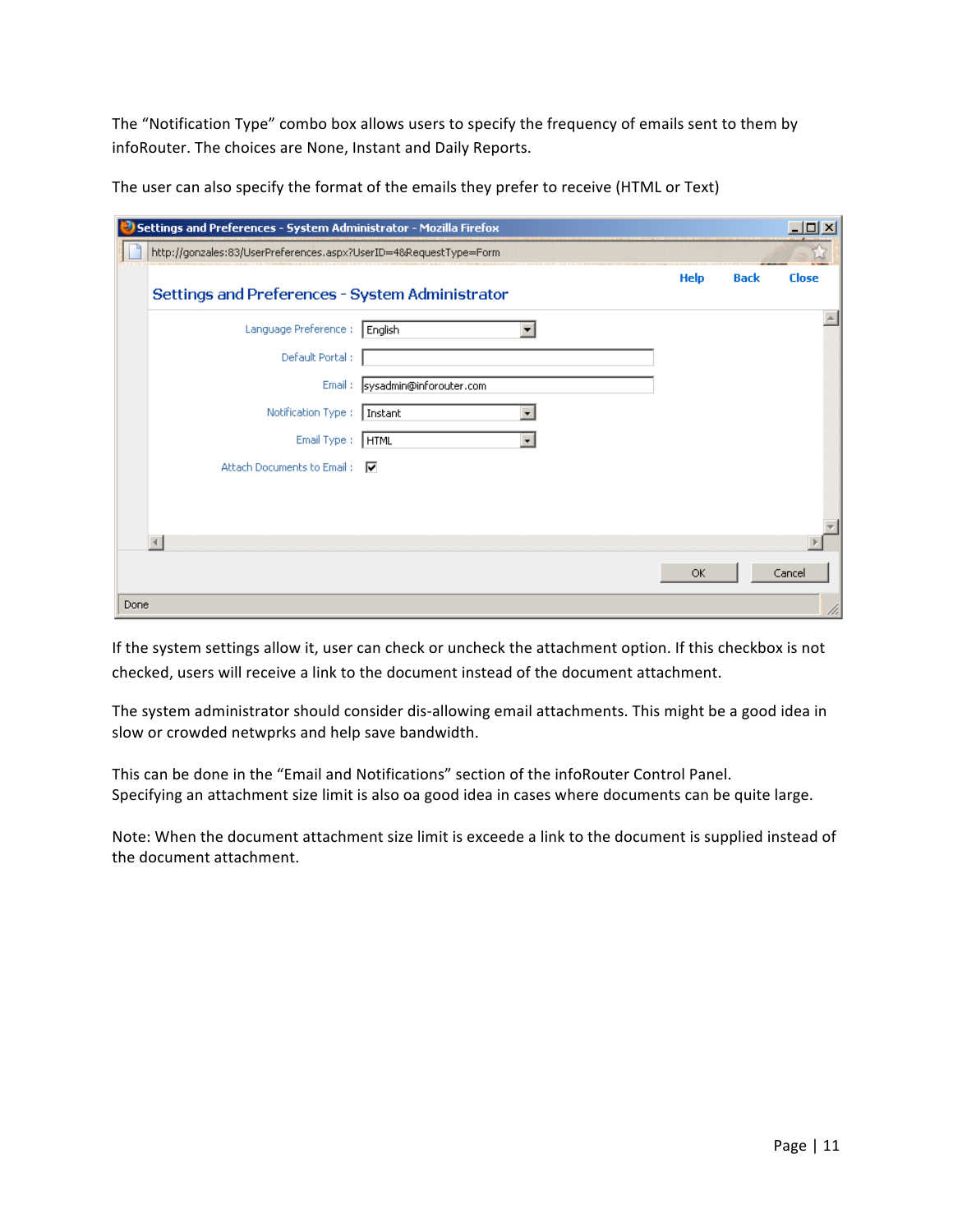## **Email Templates**

InfoRouter uses email templates when sending emails. These templates can be found under the following path "c:\inforouter\email templates".

Notice that these email templates are grouped according to the available language settings.

| $\Box$ o $\Box$<br>en                                                                            |                                   |                                 |  |  |  |  |
|--------------------------------------------------------------------------------------------------|-----------------------------------|---------------------------------|--|--|--|--|
| Ŧ<br>File<br>Edit<br>View<br>Favorites<br>Tools<br>Help                                          |                                   |                                 |  |  |  |  |
| $\mathbb{B} \otimes \mathsf{X}$ 5<br>$\bigodot$ Back $\star$<br>Search<br><b>P</b> Folders<br>⊞∙ |                                   |                                 |  |  |  |  |
| $\Rightarrow$ Go<br>Address C C:\InfoRouter\EmailTemplates\en                                    |                                   |                                 |  |  |  |  |
| ×<br>Folders                                                                                     | Name $\triangleq$                 | Size<br>Type                    |  |  |  |  |
| $\blacktriangle$<br>⊞<br>desktop                                                                 | 园 ABOUTTOEXPIRE.html              | Firefox Document<br>6 KB        |  |  |  |  |
| Documents and Settings<br>田                                                                      | <b>E</b> ABOUTTOEXPIRE.txt        | <b>Text Document</b><br>2 KB    |  |  |  |  |
| Drivers<br>$\overline{+}$                                                                        | DomainInvitation.html             | Firefox Document<br>3 KB        |  |  |  |  |
| HP Universal Print Driver v5.0.3 for Wind<br>$\overline{+}$                                      | E<br>DomainInvitation.txt:        | <b>Text Document</b><br>2 KB    |  |  |  |  |
| HP Universal Print Driver v5.0.3 for Wind<br>⊞                                                   | ON_APPROVE.html                   | Firefox Document<br>4 KB        |  |  |  |  |
| $\overline{+}$<br>Inetpub                                                                        | DON_APPROVE.txt                   | <b>Text Document</b><br>3 KB    |  |  |  |  |
| □ nfoRouter                                                                                      | M ON_CHANGE.html                  | Firefox Document<br>9 KB        |  |  |  |  |
| $\overline{+}$<br>Add-ins                                                                        | ON_CHANGE.txt                     | <b>Text Document</b><br>4 KB    |  |  |  |  |
| 田 n Backup                                                                                       | ON_CHECKIN.html                   | Firefox Document<br>7 KB        |  |  |  |  |
| ∩<br>Catalog                                                                                     | DON_CHECKIN.txt                   | 3 KB<br><b>Text Document</b>    |  |  |  |  |
| A<br>Categories                                                                                  | 圆ON CHECKOUT.html                 | 8 KB<br>Firefox Document        |  |  |  |  |
| 田 n Config                                                                                       | ON CHECKOUT.txt                   | <b>Text Document</b><br>3 KB    |  |  |  |  |
| 田 neMailRoot                                                                                     | 圖ON_COMMENT.html                  | Firefox Document<br>9 KB        |  |  |  |  |
| $\Box$ EmailTemplates                                                                            | ON_COMMENT.txt                    | <b>Text Document</b><br>4 KB    |  |  |  |  |
| 门 de                                                                                             | ON_DELETE.html                    | Firefox Document<br>8 KB        |  |  |  |  |
| d en                                                                                             | DON_DELETE.txt                    | <b>Text Document</b><br>3 KB    |  |  |  |  |
| 门 es                                                                                             | 圖 ON_MOVE.html                    | Firefox Document<br>4 KB        |  |  |  |  |
| r fr                                                                                             | <b>E ON MOVE.txt</b>              | <b>Text Document</b><br>3 KB    |  |  |  |  |
| êa d                                                                                             | 国 ON_NEWDOC.html                  | Firefox Document<br>8 KB        |  |  |  |  |
| Gadgets                                                                                          | DON_NEWDOC.txt                    | <b>Text Document</b><br>4 KB    |  |  |  |  |
| IRMaintenance                                                                                    | 国ON_READ.html                     | Firefox Document<br>8 KB        |  |  |  |  |
| <b>IRMessages</b>                                                                                | <b>DON_READ.txt</b>               | <b>Text Document</b><br>3 KB    |  |  |  |  |
| 田 a Logs                                                                                         | M ON_REJECT.html                  | Firefox Document<br>8 KB        |  |  |  |  |
| 田 imysql                                                                                         | DON_REJECT.txt                    | <b>Text Document</b><br>3 KB    |  |  |  |  |
| NotificationQue                                                                                  | 圆 ON_TASKCOMPLETED.html           | Firefox Document<br>4 KB        |  |  |  |  |
| 田 nortals                                                                                        | ON_TASKCOMPLETED.txt              | <b>Text Document</b><br>2 KB    |  |  |  |  |
| <b>El a</b> ProgramSetups                                                                        | <b>同ON_TASKDROPPED.html</b>       | Firefox Document<br>6 KB        |  |  |  |  |
| SearchPages                                                                                      | DON_TASKDROPPED.txt               | <b>Text Document</b><br>2 KB    |  |  |  |  |
| 田 白 Site                                                                                         | 圆 ON_TASKESCALATED.html           | <b>Firefox Document</b><br>6 KB |  |  |  |  |
| Temp                                                                                             | DI ON_TASKESCALATED.txt           | 2 KB<br><b>Text Document</b>    |  |  |  |  |
| <b>UserProfiles</b>                                                                              | <b>B</b> ON TASKNOTIFICATION.html | 7 KB<br>Firefox Document        |  |  |  |  |
| $\left  \cdot \right $                                                                           | ON TACKMOTIFICATION TUT           |                                 |  |  |  |  |
| 49 objects (Disk free space: 8.95 GB)                                                            |                                   | 208 KB<br>My Computer           |  |  |  |  |

#### Note:

Do not edit these templates as they will be replaced with their originals when Live Update is run.

If you would like to edit these templates of to personalize them to fit your needs, please create a copy and rename the template with the "custom." prefix.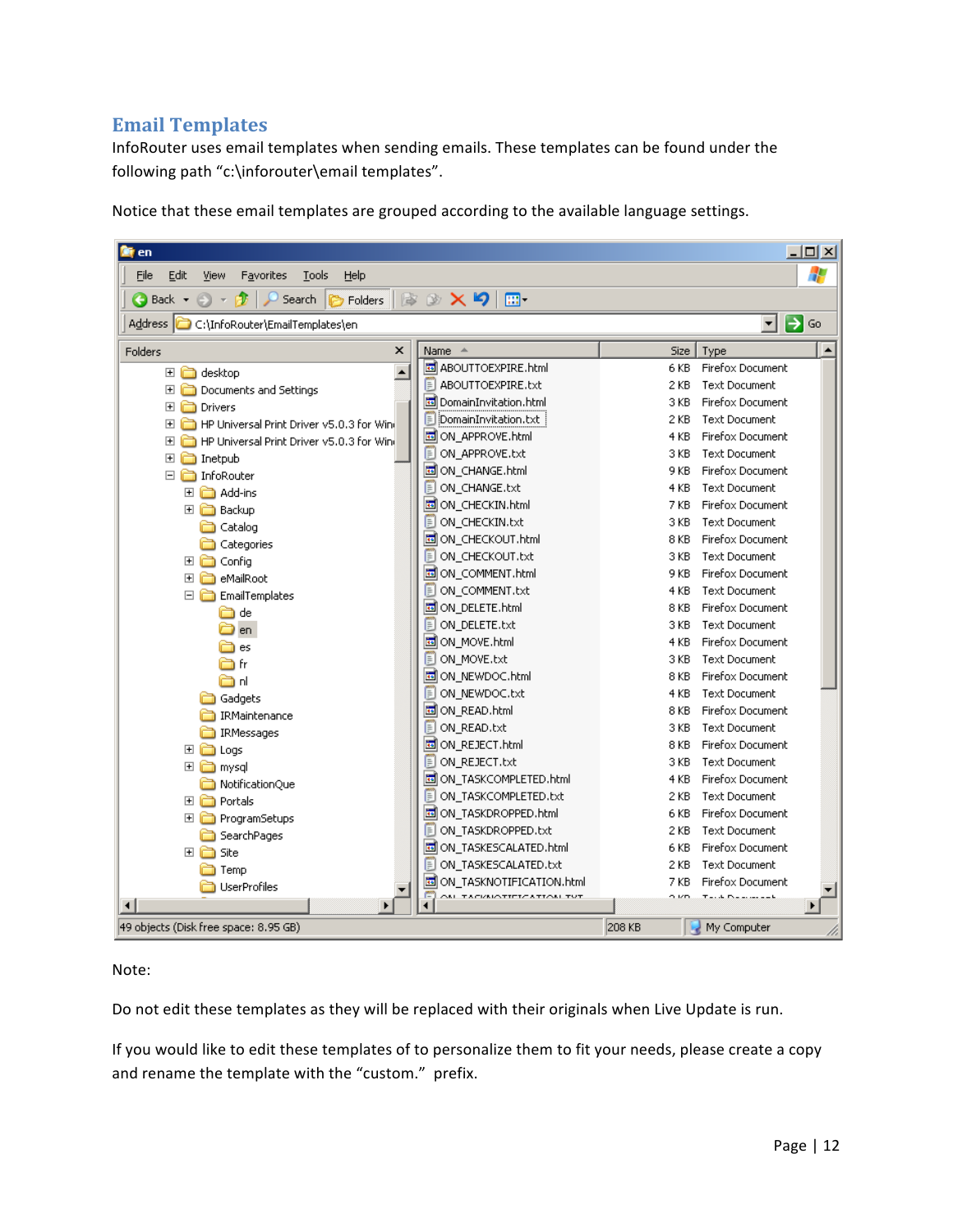Example: The "ON\_READ.txt" email template can be personalized by creating a copy and renaming the copy as "custom.ON\_READ.txt". The personalized copy must be left in the same directory as the original template.

## **Email Logs**

infoRouter email logs are kept in a folder called "Notifications" under the "Logs" folder of the application directory. Each email is logged in a separate log that is kept daily.